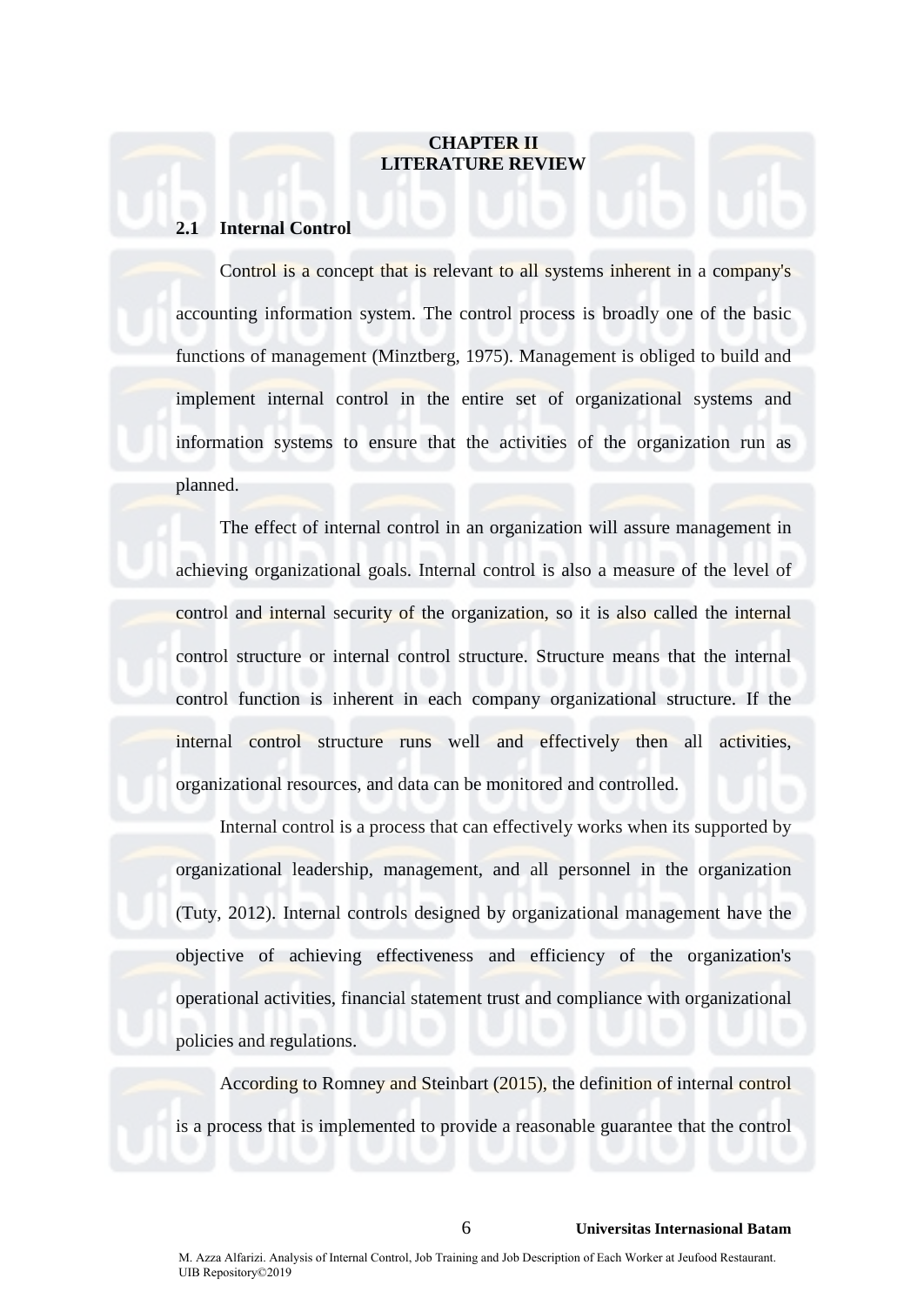objectives can be achieved. Hall (2016) states that internal control is a policy, practice, and procedure used by an organization to achieve several objectives such as protecting company assets, ensuring the accuracy and reliability of accounting information, increasing entity efficiency, and measuring compliance with management policies. Messier (2016), also states that internal control is a mechanism/system designed by the management of an entity to provide reasonable guarantees to achieve the objectives of the entity. 5 components underlie internal control based on the COSO control framework (Warren, Reeve, & Duchac, 2015). These components include:

1. Control Environment

According to Romney and Steinbart (2015), the control environment gives color to the organization. Environmental control forms the foundation for an organization's internal control. There are several principles in the control environment, including:

- a. Integrity and ethical values, integrity and ethical values need to be owned by the company such by company leaders and company employees to be able to perform internal controls within a company.
- b. Board of Directors and Audit Committee, action and awareness of board of directors and audit committee for achieving good internal control.
- c. Management's Philosophy and Operating Style, a company's operating style and management philosophy will influence policies, procedures, communication, and decisions.

#### **Universitas Internasional Batam**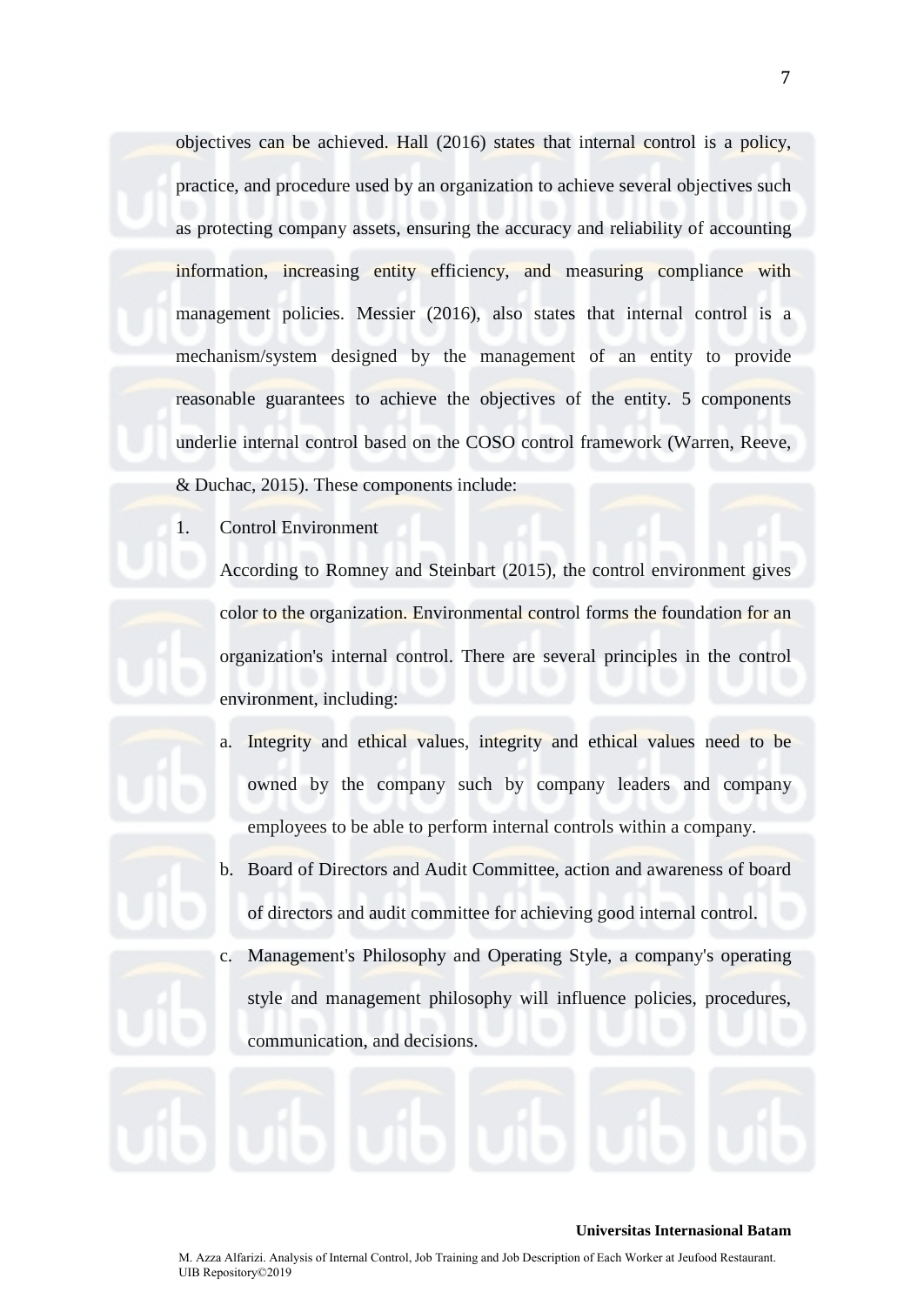- d. Organizational Structure, the organizational structure provides a framework for planning, implementing, controlling and monitoring company activities.
- e. Human Resource Policies and Procedures, personnel policies in treating employees need to be considered in creating a good control environment.
- 2. Risk Assessment

A risk assessment by company management is needed to be able to know the right actions that need to be taken in dealing with possible risks and changes that might affect the company's internal control. Risk assessment can pay attention to the characteristics of the risk itself so that it can know the overall risk.

3. Control Activities

Activity control is a policy, procedure, and regulation that provides reasonable guarantees where control objectives can be obtained and responses to risks can be obtained. There are several control activities including:

a. Provision of appropriate authorization for company activities

- b. Separation of responsibilities
- c. Changes in management control
- d. Securing assets, recording, and data
- e. Procedure for proof and security.
- 4. Information and Communication

#### **Universitas Internasional Batam**

M. Azza Alfarizi. Analysis of Internal Control, Job Training and Job Description of Each Worker at Jeufood Restaurant. UIB Repository©2019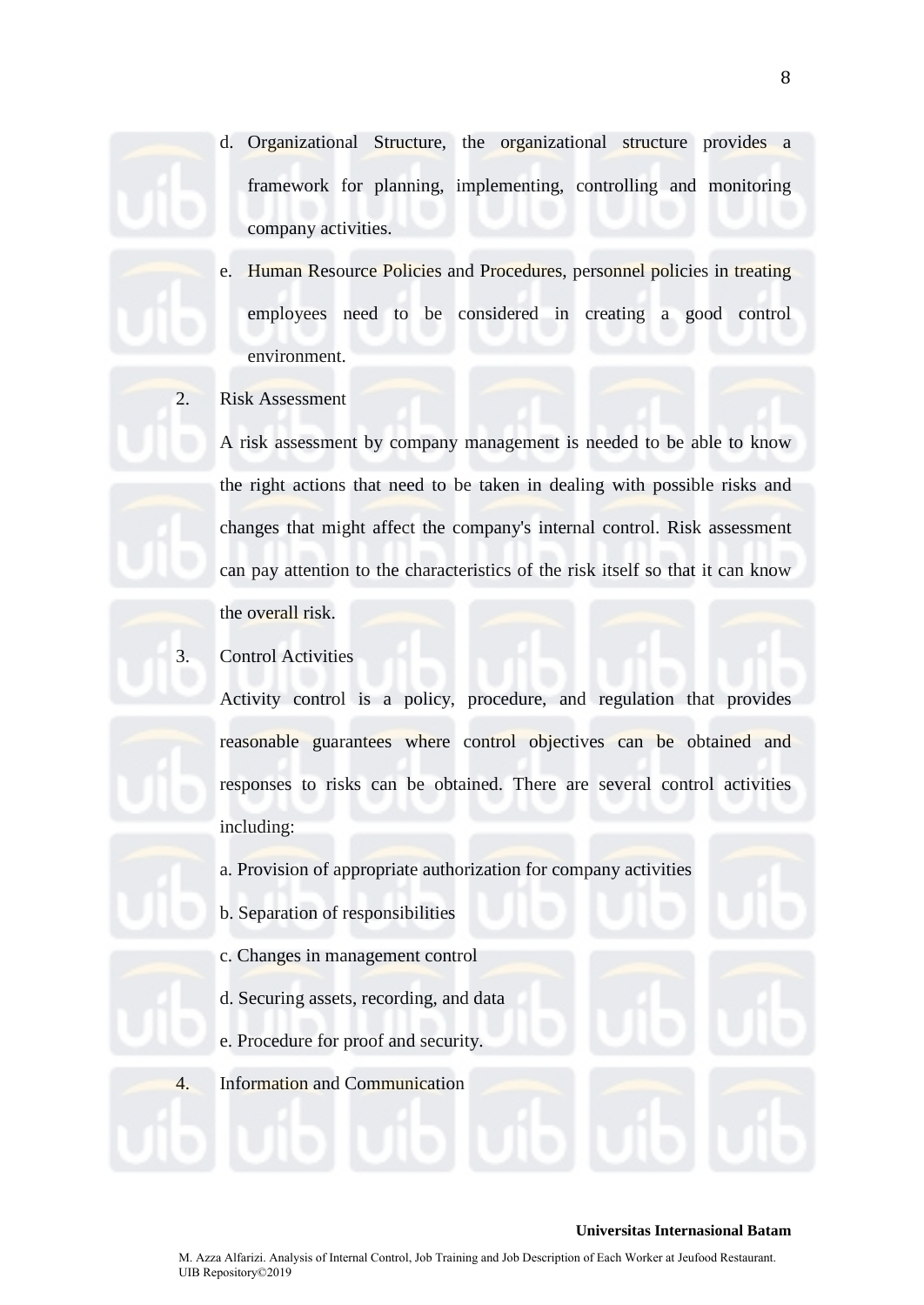Communication needs to be done to obtain information and convey information about the company. This information is also needed in the company's internal control. There are 3 principles of information and communication including:

a. Obtain accurate and relevant information in support of internal control.

b. Deliver internally about company information which can support internal control.

c. Deliver matters regarding relevant internal controls to third parties.

5. Monitoring

Internal controls must be monitored periodically, evaluated, and modified if necessary. Monitoring of internal controls is carried out to see the effectiveness of the internal control process and possible fraud. Monitoring can be seen from the system used and the behavior of employees at work.

# **2.2 Good Worker Performance**

According to Prawirosentono (2008), explained that performance is the result of work that completed by a person or group of people in an organization, following their duties and responsibilities to achieve organizational goals legally, not violating legal provisions and by morals and ethics.

According to Miner (2007), stated four aspects of performance, namely as follows:

- 1. The quality produced, explains the number of errors, time, and accuracy in performing tasks.
- 2. The quantity produced, concerning how many products or services can be produced.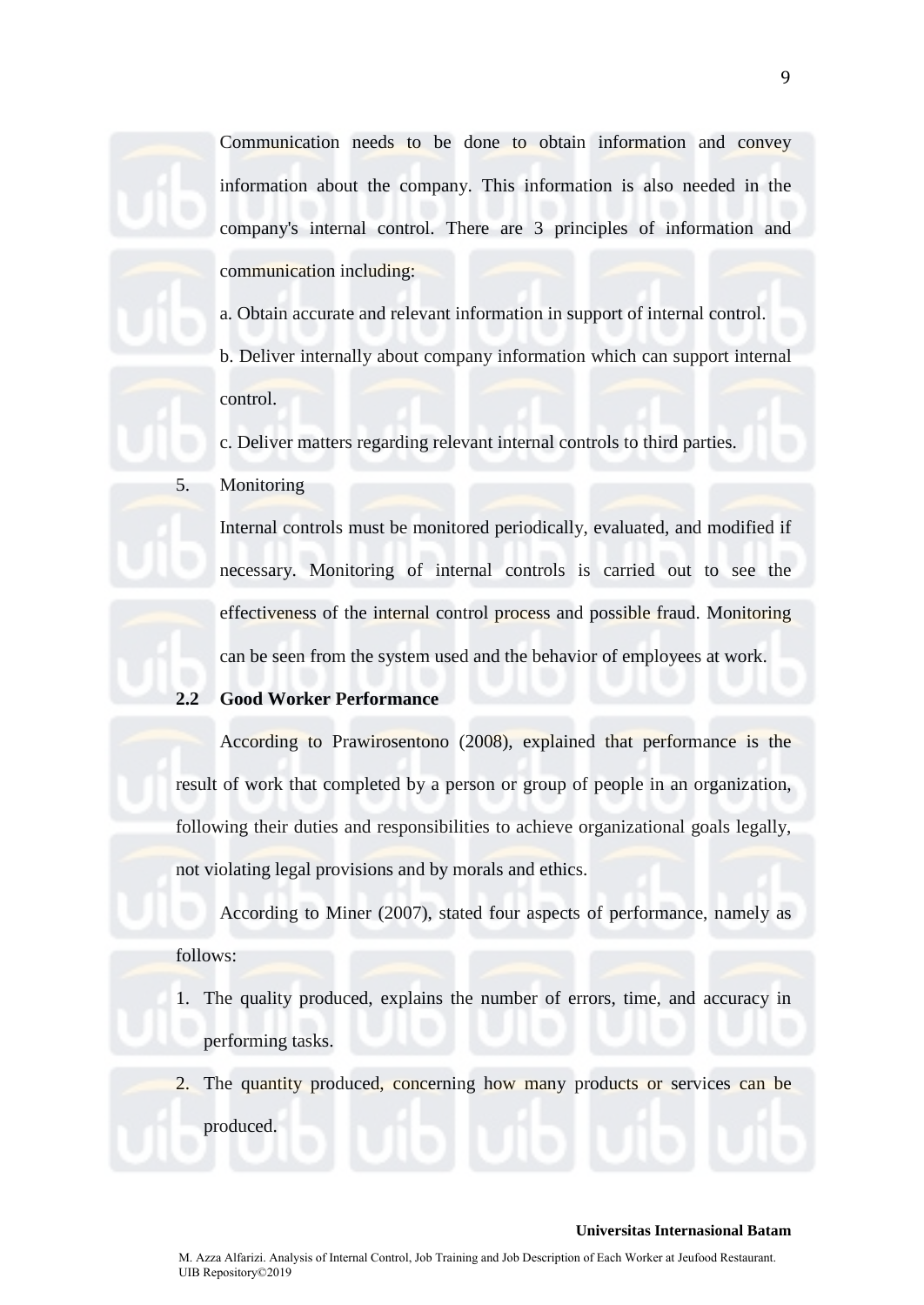- 3. Working time, explain how many absences, delays, and the duration of work that has been undertaken individual employee.
- 4. Cooperation, explain how individuals help or inhibit the efforts of their coworkers.

# **2.3 Job Training**

Job training is the whole activity to give, obtain, improve, and develop work competency, productivity, discipline, attitude, and work ethic at a certain level of skill and expertise by the level and qualifications of the position or job. Job training is one way to improve quality and develop a career in the workforce.

Job training is very important to develop the skills of employees, especially from the performance of employees that to be more improved than the standards from the company. According to Simamora (1999), through training carried out all efforts to improve the performance of employees in the occupation they currently occupy. Training is usually to help employees correct weaknesses in performance.

## **2.4 Job Description**

"Job Description is the result of analysis of work as a series of activities or processes to gather and process information about work" (Rivai, 2009). "Job description mentions the duties and responsibilities of a job. Mentioned what was done, why it was done, and where it was done, and briefly how to do it" (Jackson, 2001).

Almost the same definition is proposed by Gary Dessler (2004) stated that "A job description is a written statement about what must be done by the worker, how the person does it, and how the conditions work". Job description indicators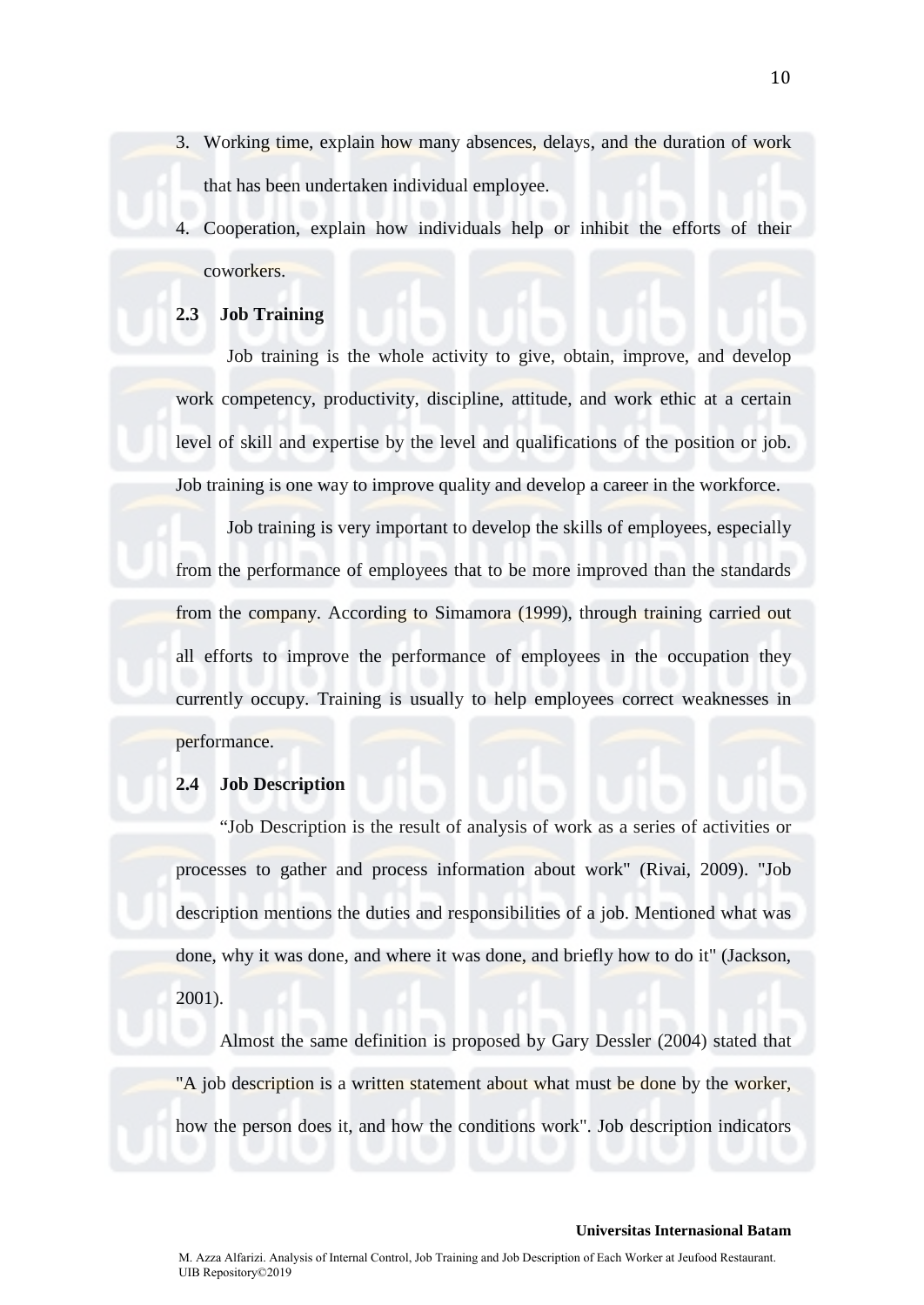according to Malayu S.P Hasibuan (1995), mention indicators of job descriptions, in general, that is:

a. What to do

Employees understand the duties, authority, and responsibilities carried out by an employee to carry out company organization activities

b. Responsible

Employees can carry out the tasks given to him and the ability to pay to carry out the responsibilities given by the company.

c. Skills or education needed

Employees understand that each available position requires what skills and education are needed to occupy the position.

d. Condition

An employee who sits in a position must be able to see the situation, and understand what must be done in the internal organization and in the external organization

e. The type and quality of people needed for the position Employees who will hold office must meet the criteria determined by the company.

### **2.5 Inventory**

Inventories are goods that are owned by companies, both in the form of retail or wholesale businesses, and these goods have been purchased to be owned in good condition and ready to sell. While for manufacturing companies, inventories are divided into 3 categories, namely raw materials, work in process and finished good (Skousen & Stice, 2004). Inventories are assets that are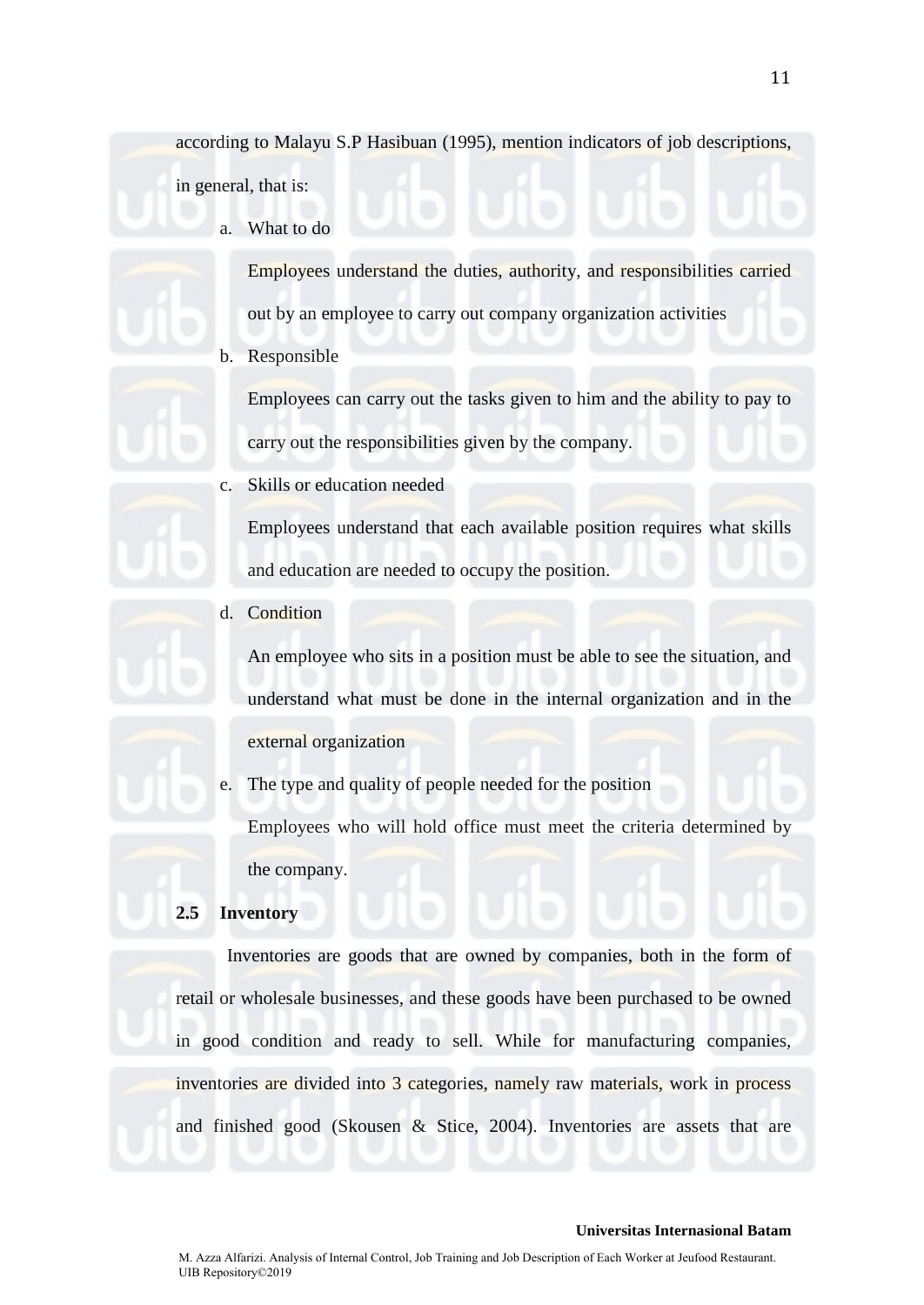intended to be sold in the normal course of business and are crucial in the operation of a company. Inventory is a current asset with a big quantity in a trading and manufacturing company (Sartono, 2001).

Based on the opinion of experts, it can be concluded that inventory is a company's assets that occupy an important position in a trading company or manufacturing company. Also, we know that service companies do not have any inventory. Trading companies only have merchandise inventory but the manufacture companies have 3 types of inventory, namely raw material inventory, work-in-process inventory, and finished goods inventory that are ready for sale.

#### **2.6 Inventory Control**

Inventory control aims to keep the company from running out of inventory which will disrupt production activities of the company. Besides, inventory control also helps companies to not over in storing the inventory. Inventory control can also avoid small-scale purchases because this will result in ordering costs being too large (Assauri, 2004). It can be concluded that the purpose of inventory control is to obtain the right quality and quantity of materials or goods that are available at the time required with minimum costs for company profits or interests. There are 3 methods of inventory control:

1. Economic Order Quantity (EOQ)

This method is based on the calculation of the optimal number of orders, for the efficiency of the total cost of ordering, warehousing costs, and costs due to lack of inventory. Ordering fees include all costs associated with processing purchase transactions. Warehousing costs are costs associated with storing inventory activities. Costs due to lack of inventory are costs